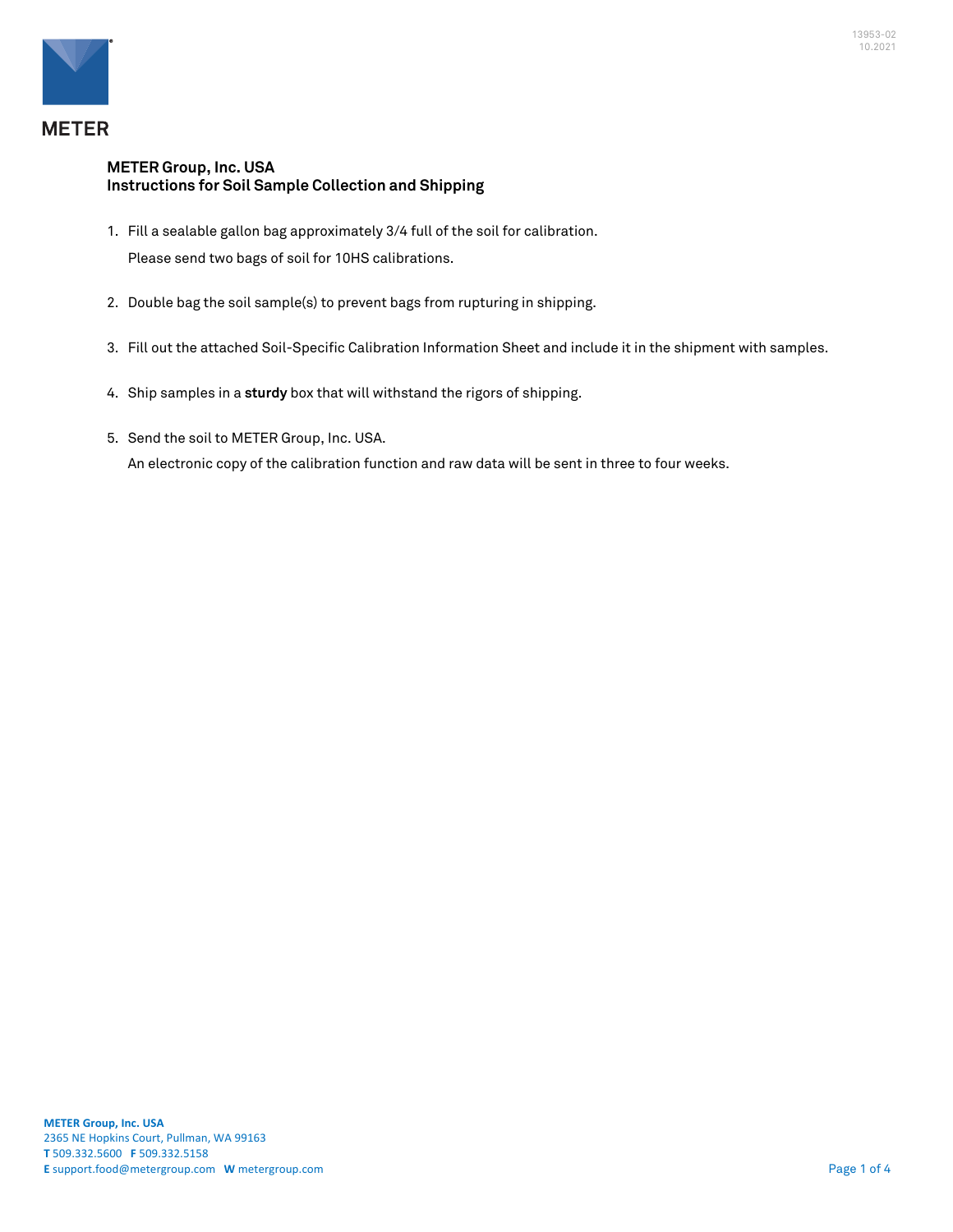

## **METER Group, Inc. USA Soil-Specific Calibration Information Sheet**

Please fill this form out as completely as possible and place in box with the soil sample. Items below marked with a red asterisk are required and must be filled out for completion of the soil-specific calibration.

| * Sensor type:                                     |  |
|----------------------------------------------------|--|
|                                                    |  |
| * Data acquisition device:                         |  |
| * RMA number:                                      |  |
| * Name:                                            |  |
| * Phone:                                           |  |
| $*$ E-mail:                                        |  |
| * Dangerous chemical or biological agents in soil: |  |
| Approximate soil dry bulk density (if known):      |  |
| Soil ID or location (if desired):                  |  |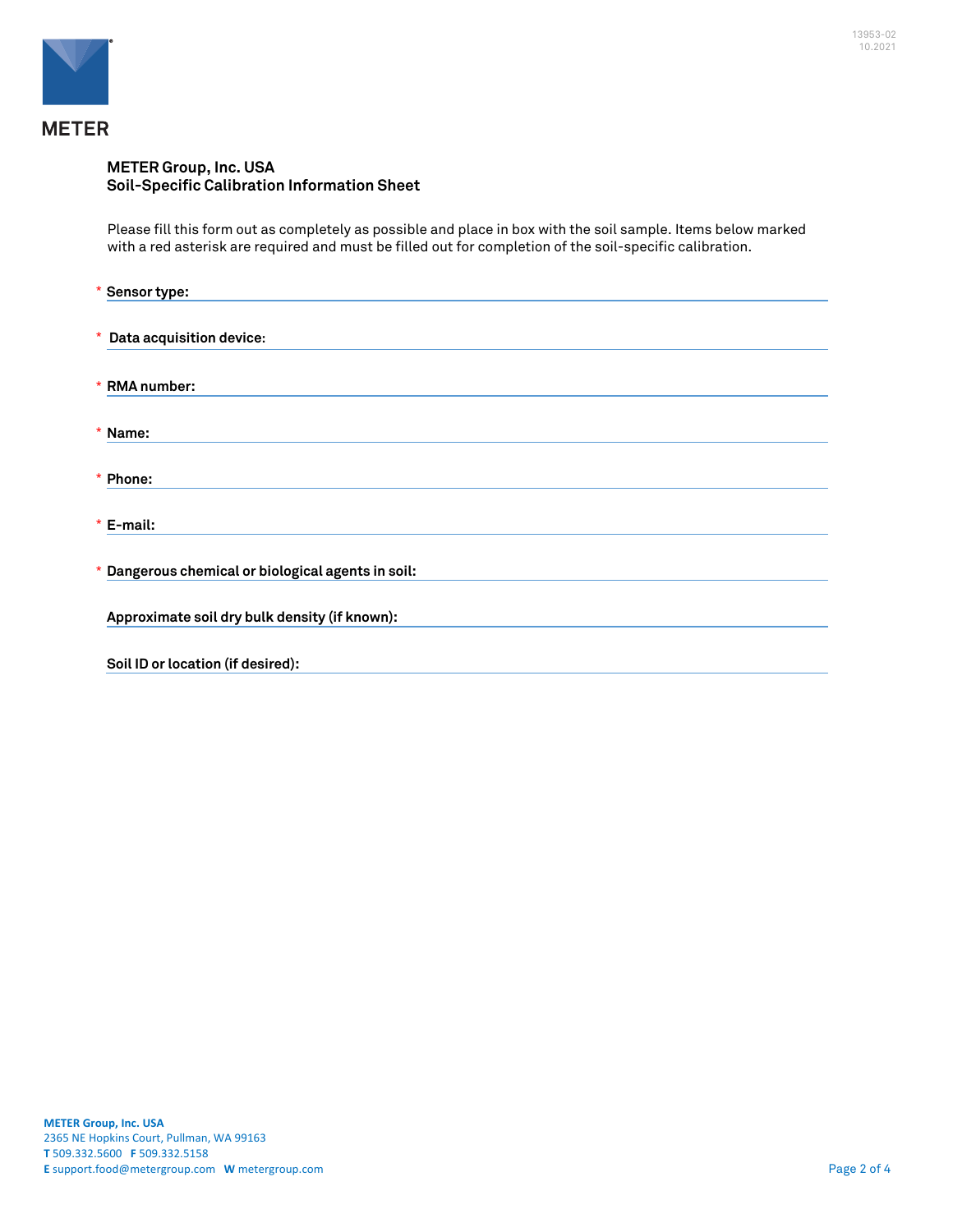

## **METER Group, Inc. USA Instructions for Soil Sample Collection and Shipping**

- 6. Fill a sealable gallon bag approximately 3/4 full of the soil for calibration. Please send two bags of soil for 10HS calibrations.
- 7. Double bag the soil sample(s) to prevent bags from rupturing in shipping.
- 8. Fill out the attached Soil-Specific Calibration Information Sheet and include it in the shipment with samples.
- 9. Ship samples in a **sturdy** box that will withstand the rigors of shipping.
- 10. Send the soil to METER Group, Inc. USA.

An electronic copy of the calibration function and raw data will be sent in three to four weeks.